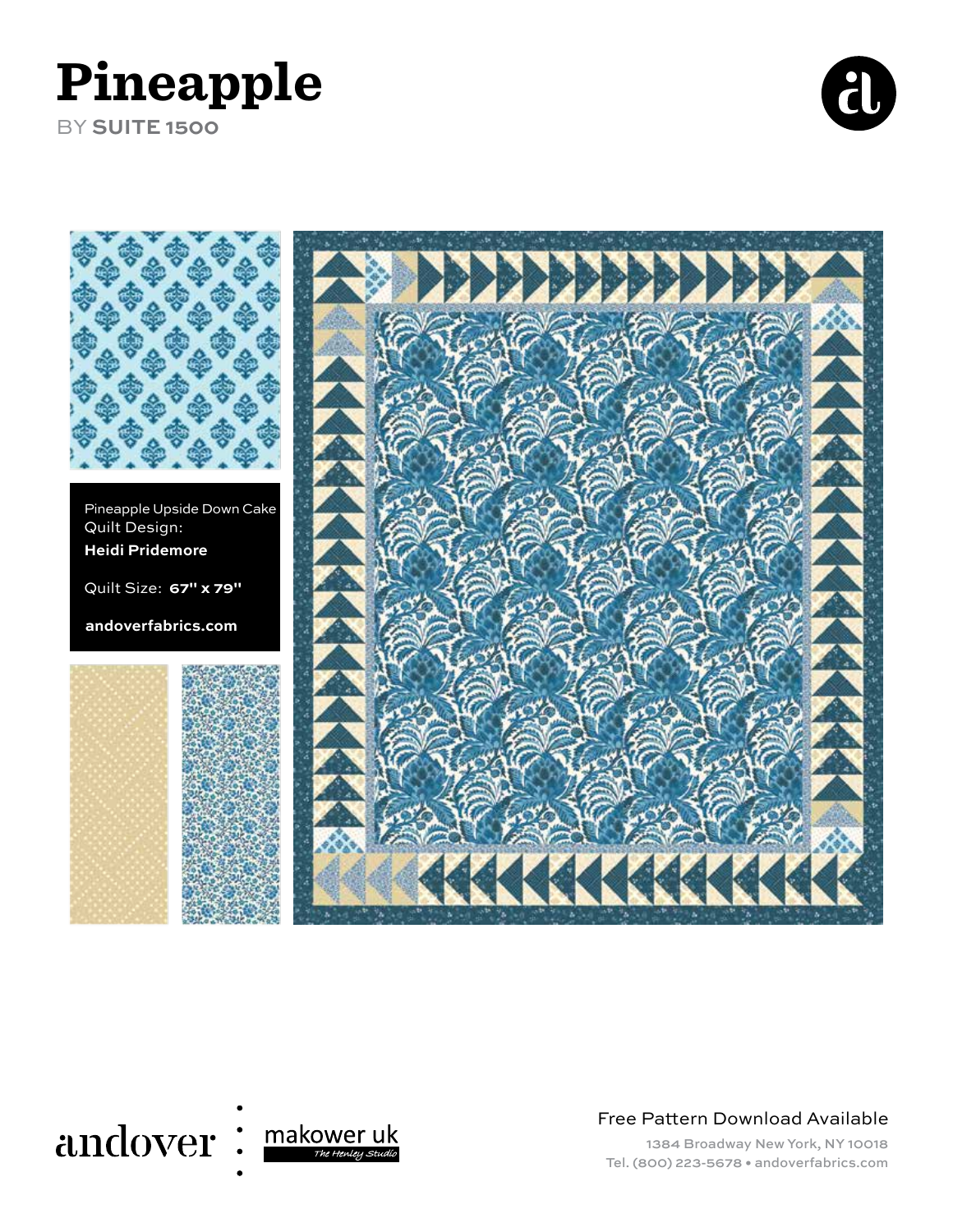**Pineapple Upside Down Cake**

Featuring Andover Fabrics new Collection: Pineapple by Suite 1500 Quilt designed by Heidi Pridemore

Quilt finished 67" x 79"

## **Cutting Directions**

**Note: Read assembly directions before cutting patches.** Borders are cut to exact length required plus ¼" seam allowance. WOF designates the width of fabric from selvedge to selvedge (approximately 42" wide).

| <b>Fabric A</b> | Cut (2) $49\frac{1}{2}$ " x WOF strips. Sew the<br>strips together and trim to<br>49 $\frac{1}{2}$ " x 61 $\frac{1}{2}$ " to make the Center                                                             | <b>Fabric E</b> | Cut (1) $3\frac{1}{2}$ " x WOF strip. Sub-cut the strip<br>into (4) $3\frac{1}{2}$ " x 4 $\frac{1}{2}$ " strips. |
|-----------------|----------------------------------------------------------------------------------------------------------------------------------------------------------------------------------------------------------|-----------------|------------------------------------------------------------------------------------------------------------------|
|                 | Block.                                                                                                                                                                                                   | <b>Fabric F</b> | Cut (6) $3\frac{1}{2}$ " x WOF strips. Sub-cut the strips<br>into $(72)$ 3 $\frac{1}{2}$ " squares.              |
| <b>Fabric B</b> | Cut (6) $3\frac{1}{2}$ " x WOF strips. Sub-cut<br>the strips into (36) $3\frac{1}{2}$ " x 6 $\frac{1}{2}$ " strips.                                                                                      | <b>Fabric G</b> | Cut (6) $3\frac{1}{2}$ " x WOF strips. Sub-cut the strips<br>into $(70)$ 3 $\frac{1}{2}$ " squares.              |
| <b>Fabric C</b> | Cut (6) $3\frac{1}{2}$ " x WOF strips. Sub-cut<br>the strips into (35) $3\frac{1}{2}$ " x 6 $\frac{1}{2}$ " strips.<br>Cut (4) $2\frac{1}{2}$ " x WOF strips. Sew the<br>strips together end to end with | <b>Fabric H</b> | Cut (2) $3\frac{1}{2}$ " x WOF strips. Sub-cut the strips<br>into $(18)$ 3 $\frac{1}{2}$ " squares.              |
|                 | diagonal seams and cut two<br>$2\frac{1}{2}$ " x 75 $\frac{1}{2}$ " strips.<br>Cut (4) $2\frac{1}{2}$ " x WOF strips. Sew the                                                                            | <b>Fabric I</b> | Cut (1) $3\frac{1}{2}$ " x WOF strip. Sub-cut the strip<br>into (8) $3\frac{1}{2}$ " squares.                    |
|                 | strips together end to end with<br>diagonal seams and cut two<br>$2\frac{1}{2}$ " x 67 $\frac{1}{2}$ " strips.                                                                                           | <b>Backing</b>  | $Cut(2) 87" x WOF strips. Sew the strips$<br>together and trim to make (1) $75" \times 87"$<br>backing.          |
|                 | Cut (8) $2\frac{1}{2}$ " x WOF strips for the<br>binding.                                                                                                                                                |                 |                                                                                                                  |
| <b>Fabric D</b> | Cut (2) $3\frac{1}{2}$ " x WOF strips. Sub-cut<br>the strips into (9) $3\frac{1}{2}$ " x 6 $\frac{1}{2}$ " strips.                                                                                       |                 |                                                                                                                  |
|                 | Cut (4) $1\frac{1}{2}$ " x WOF strips. Sew the<br>strips together end to end with<br>diagonal seams and cut two<br>$1\frac{1}{2}$ x 61 $\frac{1}{2}$ strips.                                             |                 |                                                                                                                  |
|                 | Cut (3) $1\frac{1}{2}$ " x WOF strips. Sew the<br>strips together end to end with<br>diagonal seams and cut two                                                                                          |                 |                                                                                                                  |
|                 | $1\frac{1}{2}$ " x 51 $\frac{1}{2}$ " strips.                                                                                                                                                            |                 |                                                                                                                  |

#### **Fabric Requirements**

**Fabric C** blocks, outer border,

**Fabric D** blocks, inner border

binding

**Fabric A**  center block **Fabric B**  blocks

**Fabric E**  blocks **Fabric F** blocks **Fabric G** blocks **Fabric H** blocks **Fabric I** blocks

**Backing**

**Yardage Fabric**

8256-B 8260-B

8257-B 8259-B 8257-N 8259-N 8260-N 8261-N 8256-B

1 ⅞ yards 8258-B

3 yards  $\frac{3}{4}$  yard

⅝ yard  $\frac{1}{4}$  yard  $\frac{3}{4}$  yard  $\frac{3}{4}$  yard  $\frac{1}{4}$  yard  $\frac{1}{4}$  yard 5 yards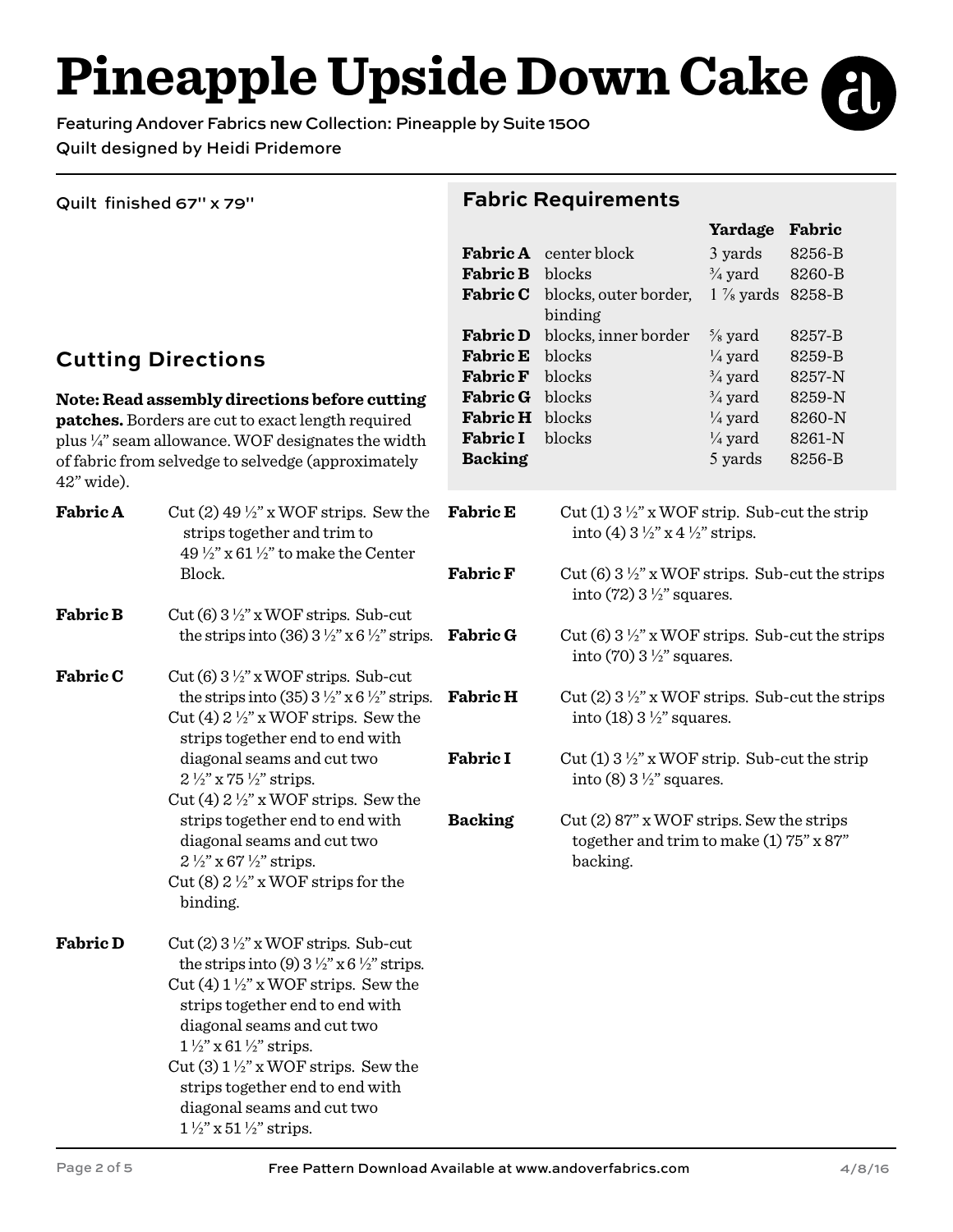## **Making the Quilt**

#### **1. Block Assembly**

Place (1)  $3\frac{1}{2}$ " Fabric F square on the left side of (1)  $3\frac{1}{2}$ " x 6 $\frac{1}{2}$ " Fabric B strip, right sides together (Diagram 1). Sew across the diagonal of the square from the upper right corner to the lower left corner (Diagram 1). Flip open the triangle formed and press (Diagram 2). Trim away the excess fabric from behind the triangle, leaving a  $\frac{1}{4}$ " seam allowance.





**3.** Repeat Steps 1-2 to make (36) Unit 1's total.



**4.** Repeat Steps 1-2 using (70) 3 ½" Fabric G squares and (35)  $3\frac{1}{2}$ " x 6  $\frac{1}{2}$ " Fabric C strips to make (35) Unit 2's (Diagram 5).



**5.** Repeat Steps 1-2 using (18) 3 ½" Fabric H squares and (9)  $3\frac{1}{2}$ " x 6 $\frac{1}{2}$ " Fabric D strips to make (9) Unit 3's (Diagram 6).



Unit 3

**6.** Repeat Steps 1-2 using (8) 3 ½" Fabric I squares and (4)  $3\frac{1}{2}$ " x 6 $\frac{1}{2}$ " Fabric E strips to make (4) Unit 4's (Diagram 7).



**7.** Sew (1)  $1\frac{1}{2}$  x 61  $\frac{1}{2}$  Fabric D strip to each side of the 49 ½" x 61 ½" Fabric A strip. Sew (1) 1 ½" x 51 ½" Fabric D strip to the top and to the bottom of the Fabric A strip to make the Center Block.

#### **Quilt Top Assembly**

#### *(Refer to the Quilt Layout when assembling the quilt top.)*

- **8.** Sew (17) assorted Units together length to make (1) strip. Sew this strip to the top of the Center Block.
- **9.** Sew (23) assorted Units together lengthwise to make (1) strip. Repeat to make a second strip. Sew (1) strip to each side of the Center Block.
- **10.** Sew (21) assorted Units together lengthwise to make (1) strip. Sew the strip to the bottom of the Center Block to make the quilt top.
- **11.** Sew (1) 2 ½" x 75 ½" Fabric C strip to each side of the quilt top. Sew (1)  $2\frac{1}{2}$ " x 67  $\frac{1}{2}$ " Fabric C strip to the top and to the bottom of the quilt top.

## **Finishing the Quilt**

**18.** Layer and quilt as desired.

- **19.** Sew the (8) Fabric C binding strips together, end to end with a 45º seams, to make the binding. Fold this long strip in half lengthwise with wrong sides together and press.
- **20.** Bind as desired.

Free Pattern Download Available at www.andoverfabrics.com 4/8/16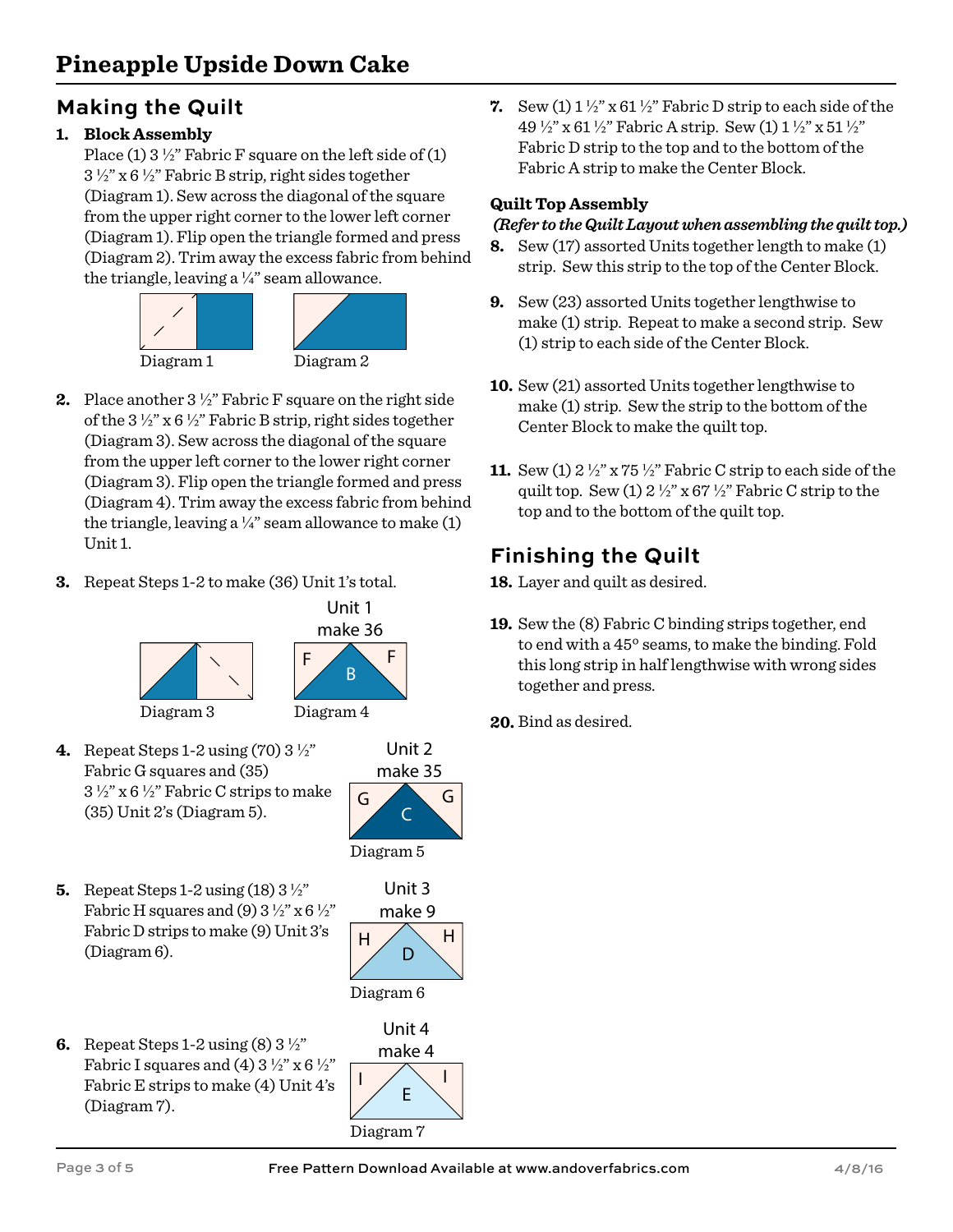

Quilt Layout